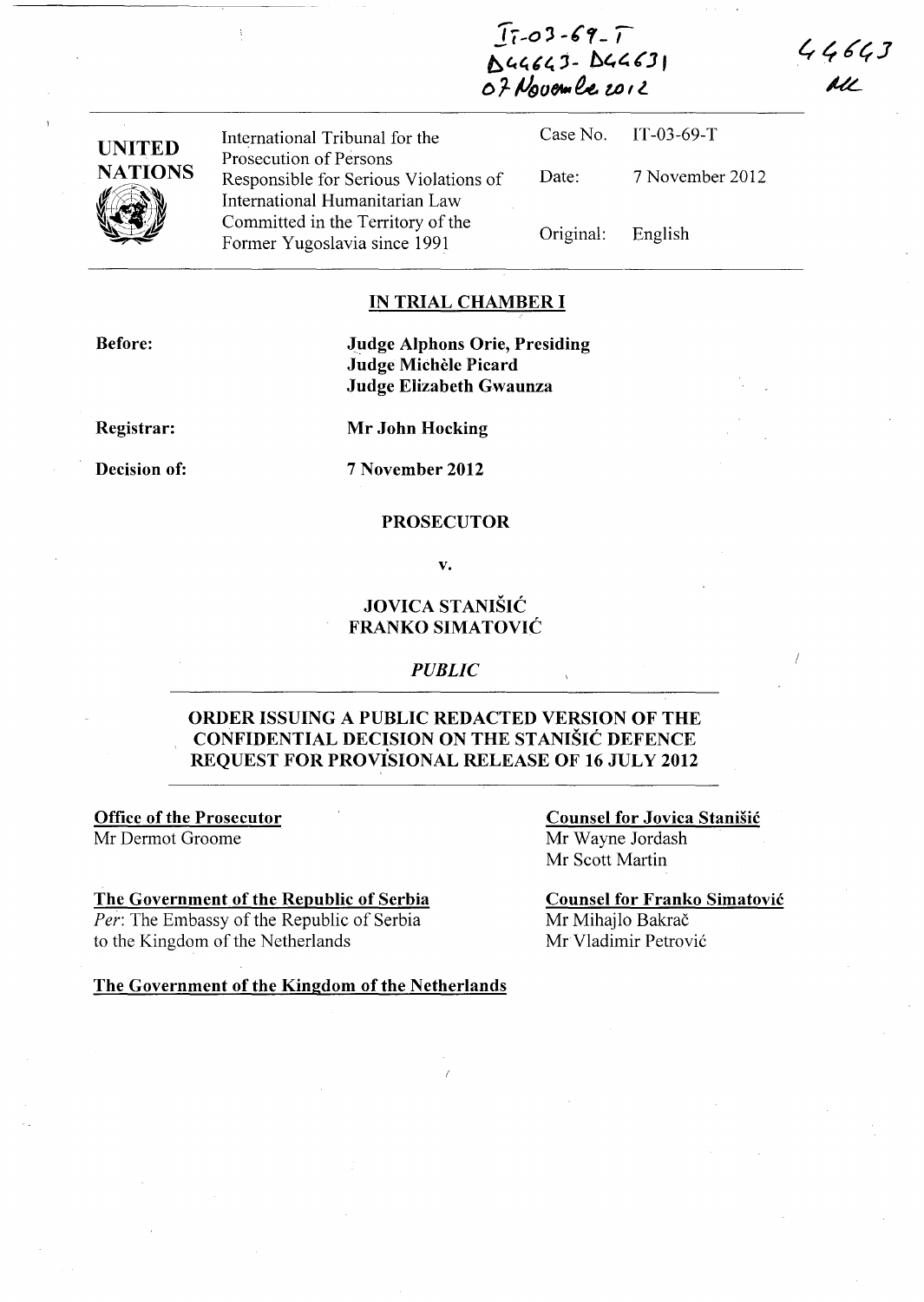1. On 16 July 2012, the Chamber issued the confidential "Decision on the Stanistic Defence Request for Provisional Release" ("Decision"), in which it granted provisional release of the Accused Jovica Stanišić ("Accused") from 20 July to 4 October 2012.<sup>1</sup> On 24 August 2012, the Chamber amended the Decision so as to allow the Accused to travel outside of Belgrade on one day in August 2012 to visit his father's grave in Bačka Palanka in the Republic of Serbia ("Serbia") ("Decision on Conditions")? On 24 September 2012, the Chamber further amended the Decision, ordering the Accused to return on or before a date which the Chamber will set as soon as the scheduling of the closing arguments is finalized and which it will communicate to the Registry, the parties, Serbia, and the Dutch authorities ("Decision on Extension").<sup>3</sup>

2. Under the modalities of trial applicable at the time of the Decision, the United Nations Detention Unit Reporting Medical Officer was instructed to provide regular reports on the medical condition of the Accused which were to be filed confidentially, unless the Chamber indicated otherwise.<sup>4</sup> In accordance with these modalities, the Chamber finds that portions of the Decision should remain confidential and hereby issues a public redacted version. The confidentiality of the Decision on Conditions and the Decision on Extension can now be lifted.

3. For the foregoing reasons, pursuant to Rule 54 of the Rules, the Chamber ISSUES a public redacted version of the Decision and **LIFTS** the confidentiality of the Decision on Conditions and the Decision on Extension.

Done in English and in French, the English version being authoritative.

Judge Alphons Orie Presiding Judge

Dated this Seventh day of November 2012 At The Hague The Netherlands

#### **[Seal of the Tribunal]**

Decision on the Stanišić Defence Request for Provisional Release, 16 July 2012 (Confidential), para. 15.

 $\sqrt{2}$ Decision on the Conditions of the Accused's Stanisić's Provisional Release, 24 August 2012 (Confidential).<br>Decision on Stanisić Request for Extension of Provisional Release, 24 September 2012 (Confidential).

<sup>&</sup>lt;sup>3</sup> Decision on Stanišić Request for Extension of Provisional Release, 24 September 2012 (Confidential).<br><sup>4</sup> Third Decision Amending Modalities of Trial, 17 September 2010, Annex B, para. 3. See also Order Cancelling Regular Medical Reporting, 17 August 2012.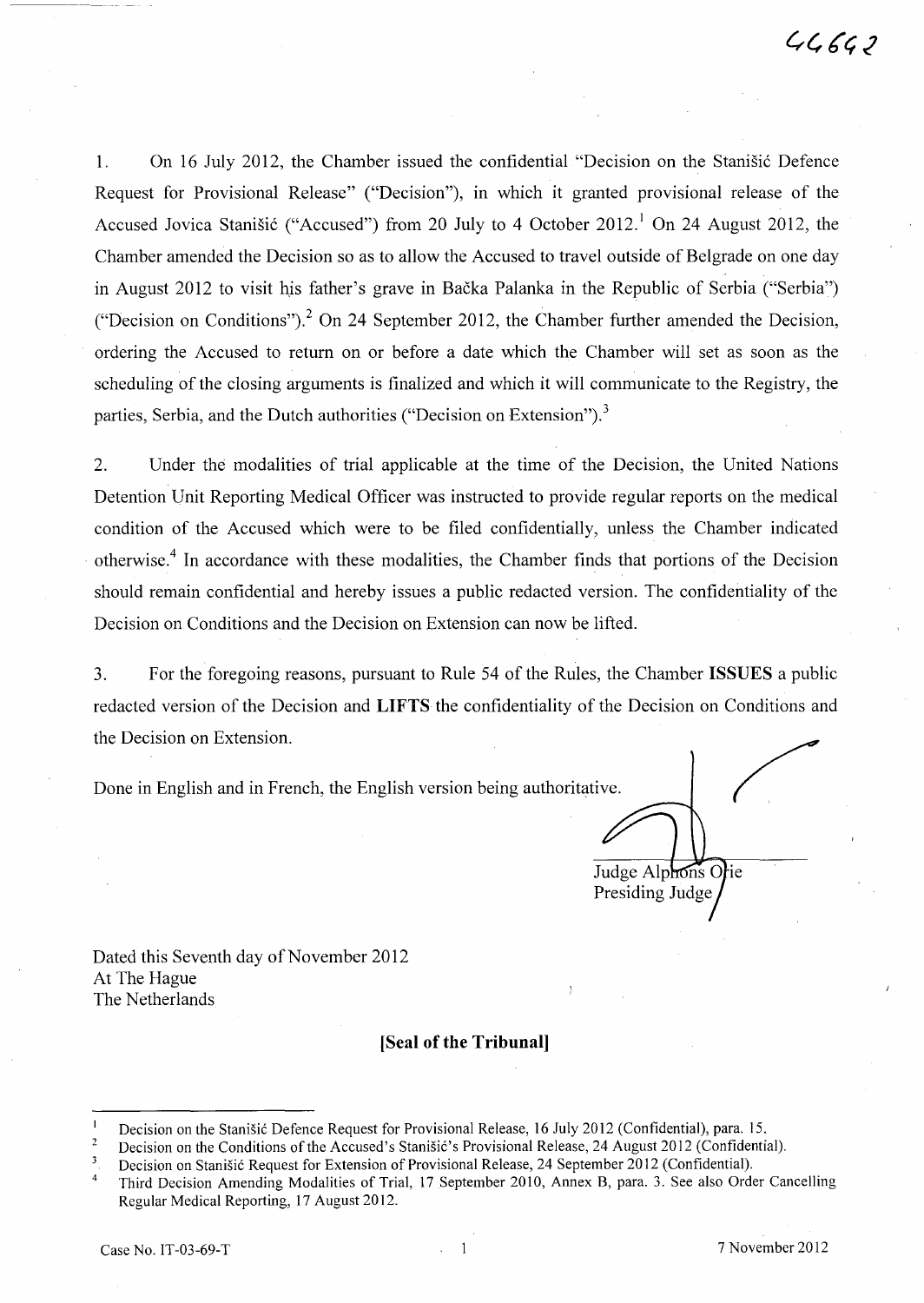| <b>UNITED</b><br><b>NATIONS</b><br><b>Artist</b> | International Tribunal for the                                                                    | Case No.  | $IT-03-69-T$    |  |
|--------------------------------------------------|---------------------------------------------------------------------------------------------------|-----------|-----------------|--|
|                                                  | Prosecution of Persons<br>Responsible for Serious Violations of<br>International Humanitarian Law | Date:     | $-16$ July 2012 |  |
|                                                  | Committed in the Territory of the<br>Former Yugoslavia since 1991                                 | Original: | English         |  |

#### **IN TRIAL CHAMBER I**

**Before:** 

**Judge Alphons Orie, Presiding Judge Michele Picard Judge Elizabeth Gwaunza** 

**Registrar:** 

**Decision of:** 

**Mr John Hocking** 

**16 July 2012** 

#### **PROSECUTOR**

**v.** 

### **JOVICA STANISIC FRANKO SIMATOVIC**

#### *PUBLIC REDACTED VERSION*

### **DECISION ON THE STANISIC DEFENCE REQUEST FOR PROVISIONAL RELEASE**

**Office of the Prosecutor**  Mr Dermot Groome

#### **The Government of the Republic of Serbia**

*Per:* The Embassy of the Republic of Serbia to the Kingdom of the Netherlands

**Counsel for Jovica Stanisic**  Mr Wayne lordash Mr Scott Martin

 $46661$ 

**Counsel for Franko Simatovic**  Mr Mihajlo Bakrač Mr Vladimir Petrovi6

**The Government of the Kingdom of the Netherlands**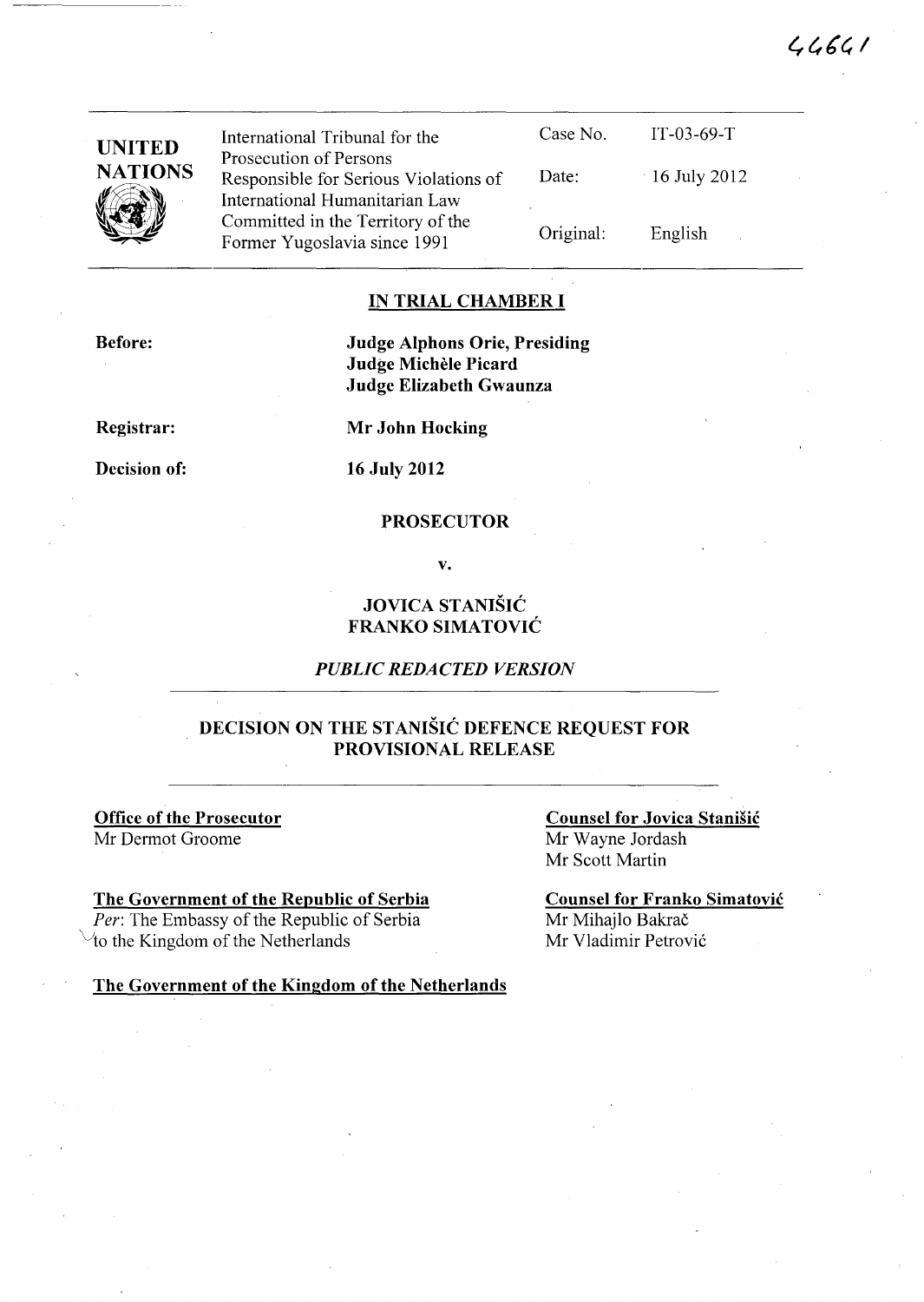# **I. PROCEDURAL HISTORY**

4. On 11 June 2012, the Stanisic Defence ("Defence") requested provisional release of the Accused Jovica Stanišić ("Accused") for two periods ("Request"), first from the close of trial proceedings to the closing arguments ("First Period") and second from the conclusion of closing arguments to the date of the judgement or for a period of three months, with the possibility of renewal or extension until the date of judgement ("Second Period").<sup>5</sup> On 14 June 2012, the Tribunal's Host State filed a letter pursuant to Rule 65 (B) of the Rules of Procedure and Evidence ("Rules"), stating that it did not oppose the Request.<sup>6</sup> On 21 June 2012, the Defence filed an addendum to its Request, submitting guarantees provided by the Republic of Serbia ("Serbia") which stated that Serbia would comply with any orders of the Chamber to ensure that the Accused would appear for trial ("Serbian Guarantees").<sup>7</sup> On 25 June 2012, the Prosecution responded, opposing the Request ("Response").<sup>8</sup> The Prosecution requested that the Chamber deny provisional release for the First Period and deny without prejudice as premature the request for provisional release during the Second Period.  $9^{9}$ 

# **11. SUBMISSIONS OF THE PARTIES**

5. The Defence submits that the Accused poses no danger to victims or witnesses and that there is no risk that he would abscond.<sup>10</sup> The Defence submits that the Accused complied with a health monitoring protocol during previous periods of provisional release, from which he returned. on schedule and without incident.<sup>11</sup> It further submits that the Accused's health has stabilized and partially improved and that it is unlikely that travelling would negatively affect his condition.<sup>12</sup> The Defence argues that provisional release would have a positive impact on the Accused's mental condition.<sup>13</sup> Finally, the Defence points to practice by other Chambers of the Tribunal whereby

 $\overline{5}$ Urgent Stanisi6 Defence Request for Provisional Release from the Close of Trial Proceedings until the Entry of Trial Judgement, 11 June 2012 (Confidential), paras 1-2,26.

 $\sqrt{6}$ Letter of the Ministry of Foreign Affairs of the Kingdom of the Netherlands on Provisional Release for Mr. Jovica Stanišić, 14 June 2012.

 $\overline{7}$ Stanišić Defence Addendum to Stanišić Defence Request for Provisional Release from the Close of Trial Proceedings until the Entry of Trial Judgement, 21 June 2012 (Confidential).

 $\,$  8 Prosecution Response to Urgent Stanišić Defence Request for Provisional Release from the Close of Trial Proceedings until the Entry of Judgement, 25 June 2012 (Confidential), paras 1-2, 5,26.

 $\overline{9}$ Response, paras 24-26.

 $^{10}$  Request, para. 6.

 $\frac{11}{12}$  Request, para. 9.

 $^{12}$  Request, paras 7-8, 11.

Request, para. 10.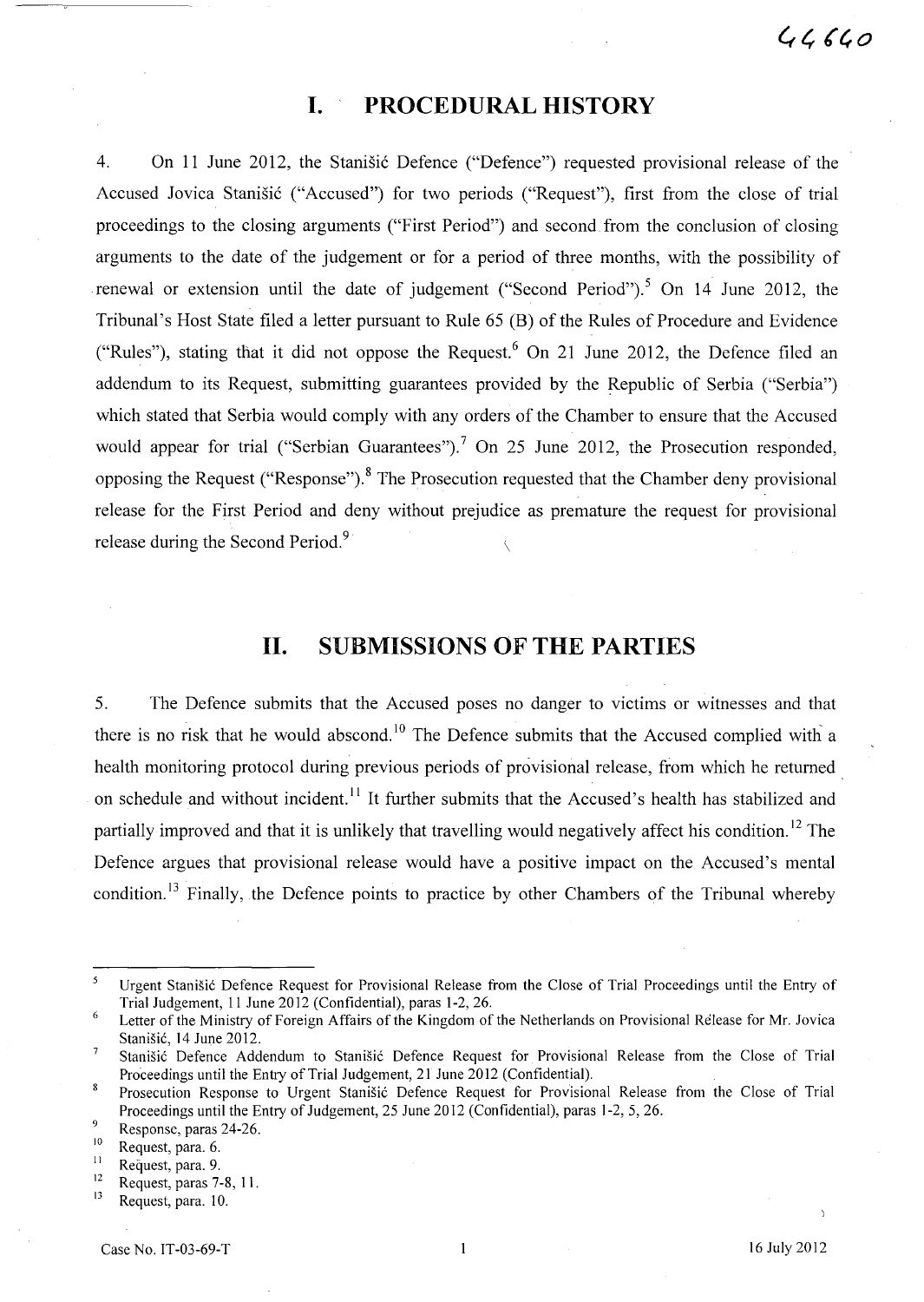Accused were provisionally released for three months, with the possibility of renewal, from the conclusion of trial proceedings to the date of the judgement.<sup>14</sup>

6. The Prosecution submits that the risk of flight has increased as a result of the advanced stage of the case, the evidence against the Accused, and the proximity of the judgement, particularly in light of the seriousness of the crimes charged and the Accused's former position and ties to the Serbian authorities.<sup>15</sup> The Prosecution further submits that given the Accused's health, he should remain under the medical regime of the United Nations Detention Unit ("UNDU") [REDACTED].16 The Prosecution expresses concern about the treatment the Accused received during his previous extended stay in Belgrade in 2008 and 2009.<sup>17</sup> The Prosecution submits that any beneficial effect of the Accused's release on his health is speculative and that the Accused has advanced no compelling humanitarian grounds in favour of his release.<sup>18</sup>

7. The Prosecution argues that the request for provisional release during the Second Period is premature in light of the Accused's unstable health and because the evidentiary portion of the proceedings is ongoing and Prosecution rebuttal evidence and final submissions by the parties are pending.<sup>19</sup> The Prosecution further submits that provisional release for an indefinite period pending judgement is excessive and would undermine the Tribunal's credibility and standing among victims and witnesses.<sup>20</sup> The Prosecution argues that if provisionally released, the Accused's health should be carefully monitored and any period of provisional release should be limited to a month.<sup>21</sup>

### **Ill. APPLICABLE LAW**

8. The Chamber recalls and refers to the applicable law governing the provisional release of an Accused as set out in a previous decision.<sup>22</sup>

 $18$  Response, paras 20-24.

 $^{14}$  Request, paras 13-18.

 $^{15}$  Response, paras 6-11.

 $^{16}$  Response, paras 14-15.

 $17$  Response, para. 17.

 $19$  Response, para. 25.

 $\frac{20}{21}$  Response, paras 12-13.

 $\frac{21}{22}$  Response, para. 17.

See Decision on the Stanišić Defence Request for Provisional Release during the Winter Recess, 19 December 2011 (Confidential), paras 6-7.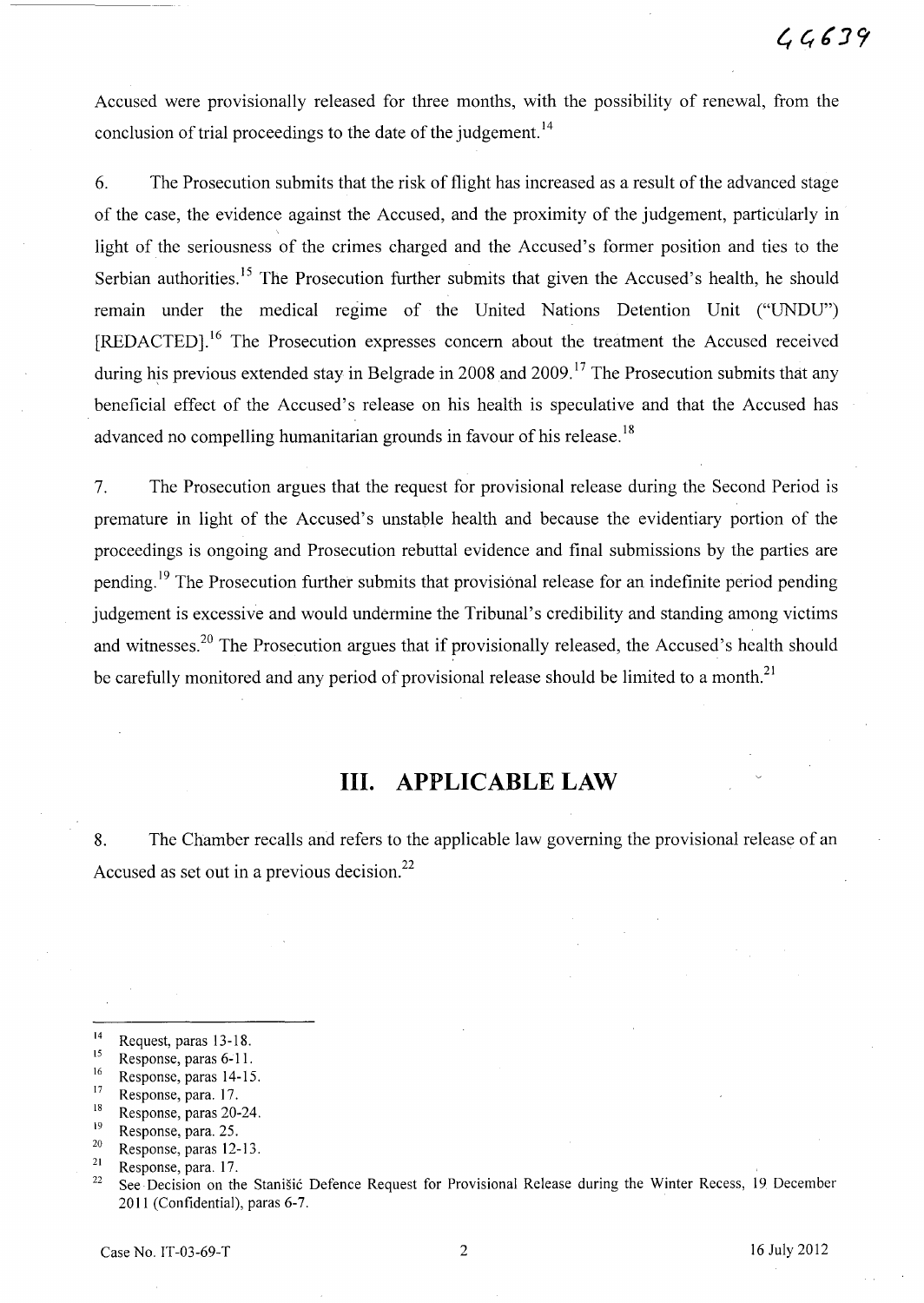# **IV. DISCUSSION**

9. At the outset, the Chamber considers in relation to the Second Period that whether the criteria of Rule 65 CB) of the Rules will be fulfilled and whether provisional release will be appropriate depends on future developments, including developments in relation to the health of the Accused. Further, the potential admission of evidence in the Defence case through the pending bar table motions, or in rebuttal and rejoinder, as well as the parties' final submissions, could also affect the Chamber's assessment regarding the Rule 65 CB) criteria. Under these circumstances, the Chamber finds that the Request in relation to the Second Period is premature and should be denied without prejudice.

10. Regarding the First Period, as to whether the Accused, if released, will return for trial and whether he will pose a danger to any victim, witness, or other person, the Chamber recalls the discussions in its previous decisions.<sup>23</sup> The Chamber has not received information indicating a change of circumstances in this regard. **In** this respect, the Chamber has considered the advanced stage of the proceedings and accords due weight to the Serbian Guarantees. The Chamber is satisfied that the Accused, if provisionally released, will appear for trial and that he will not pose danger to any victim, witness, or other person.

11. The Chamber now turns to whether provisional release would be appropriate. The Prosecution has failed to substantiate its position that provisional release would undermine the Tribunal's credibility and standing among victims and witnesses.

12. Provisional release may be beneficial to the Accused's mental condition.<sup>24</sup> The Chamber remains mindful of its obligation to avoid interruptions to the trial.<sup>25</sup> The Accused's presence in court will be required for closing arguments and for the delivery of judgement. A sudden deterioration of the Accused's health may affect his ability to return to The Hague and thereby disrupt the remainder of the trial.<sup>26</sup> The existence of such a risk militates against granting provisional release.<sup>27</sup>

13. On 10 April 2012, the Chamber granted provisional release, finding that the Accused's health was comparatively stable, although the risk of a sudden deterioration was not insignificant.<sup>28</sup>

- <sup>24</sup> See 10 April 2012 Decision, para. 8 and decisions cited therein.<br><sup>25</sup> Ibid
- $rac{25}{26}$  Ibid.
- $rac{26}{27}$  Ibid.

<sup>&</sup>lt;sup>23</sup> Decision on the Stanišić Defence Request for Provisional Release, 10 April 2012 (Confidential) ("10 April 2012 Decision"), para. 7 and decisions cited therein.

 $\frac{27}{28}$  Ibid.

<sup>28 10</sup> April 2012 Decision, paras 12-13.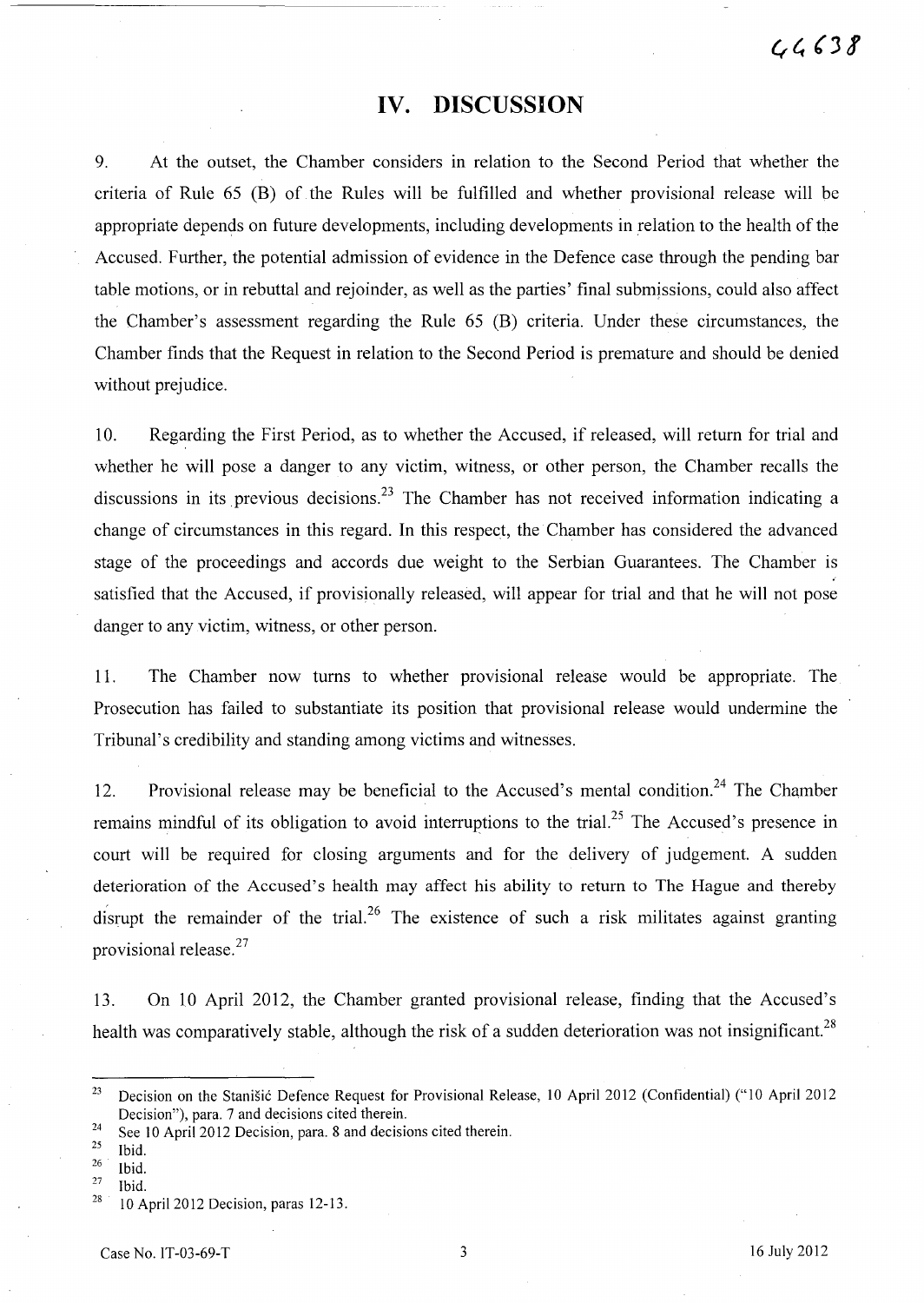According to the Reporting Medical Officer ("RMO"), during the subsequent provisional release, the Accused was unwell [REDACTED], but remained fit to travel and returned without incident.<sup>29</sup> Since May 2012, the RMO has reported that  $[REDACTER]$ <sup>30</sup>. In late May and throughout June 2012, the RMO reported that [REDACTED].<sup>31</sup> On 13 July 2012, the RMO reported that [REDACTED].<sup>32</sup> According to the RMO, [REDACTED].<sup>33</sup>

14. Based on the RMO's recent reporting, the Chamber finds that the Accused's health is at present comparatively stable. The RMO reports do not suggest that provisional release would obstruct the Accused's medical treatment. The Chamber will invite the RMO to consult the Accused's treating doctors and provide further information in this respect.

15. Given the Accused's medical history, the risk of a sudden deterioration of his health cannot be ruled out. In previous decisions, the Chamber developed a strict set of conditions for monitoring, treating, and reporting on the Accused's health outside of the UNDU in order to address the risks posed by the Accused's medical condition while on provisional release.<sup>34</sup> Given the Accused's current condition and the length of the break in the proceedings, the Chamber considers that the frequency of the reporting can be reduced.

16.· This set of conditions relied in part on the submission of a personal guarantee and waiver of doctor-patient privilege by the Accused ("Personal Guarantee and Waiver").<sup>35</sup> Provided the Defence again submit a Personal Guarantee and Waiver, the Chamber finds that it would be able to impose conditions which, in light of the comparatively stable state of the Accused's health, would reduce the risk of a serious disruption to the remainder of the trial. On balance, the Chamber finds that provisional release would be appropriate.

17. The Chamber now turns to the duration of provisional release. The Chamber considers that it has cancelled the hearing of a Chamber witness,  $36$  that there are presently no further witnesses scheduled to testify, and that on 11 July 2012, the Chamber rescheduled the parties closing

<sup>&</sup>lt;sup>29</sup> RMO reports of 11, 19, 25 April, 4 May 2012.

<sup>&</sup>lt;sup>30</sup> RMO reports of 4, 11, 16, 25 May, 1, 8, 15, 20, 29 June, 4, 13 July 2012.

 $rac{31}{32}$  Ibid.

 $\frac{32}{33}$  RMO report of 13 July 2012.

<sup>&</sup>lt;sup>33</sup> RMO reports of 4, 11, 16, 25 May, 1, 8, 15, 20, 29 June, 4, 13 July 2012.

See e.g. Decision on Urgent Stanišić Request for Provisional Release, 21 April 2011, para.16; Decision on Urgent Stanišić Motion for Provisional Release, 8 March 2011 (Confidential), paras 12, 17; Decision on Stanišić Renewed Request for Provisional Release, 16 December 2010 (Confidential), paras 6-7; Decision on Urgent Stanišić Motion for Provisional Release, 10 December 2010 (Confidential), paras 11-12, 14; Decision on Urgent Stanisic Request for Provisional Release, 11 October 2010 (Confidential), paras 13-15.

 $35$  Ibid.

<sup>&</sup>lt;sup>36</sup> On 25 June 2012, the Chamber decided to hear a Chamber witness in the week of 9 July 2012, see Scheduling Order, 25 June 2012. On 6 July 2012, the Chamber cancelled the hearing of the Chamber witness and informed the parties accordingly in an informal communication.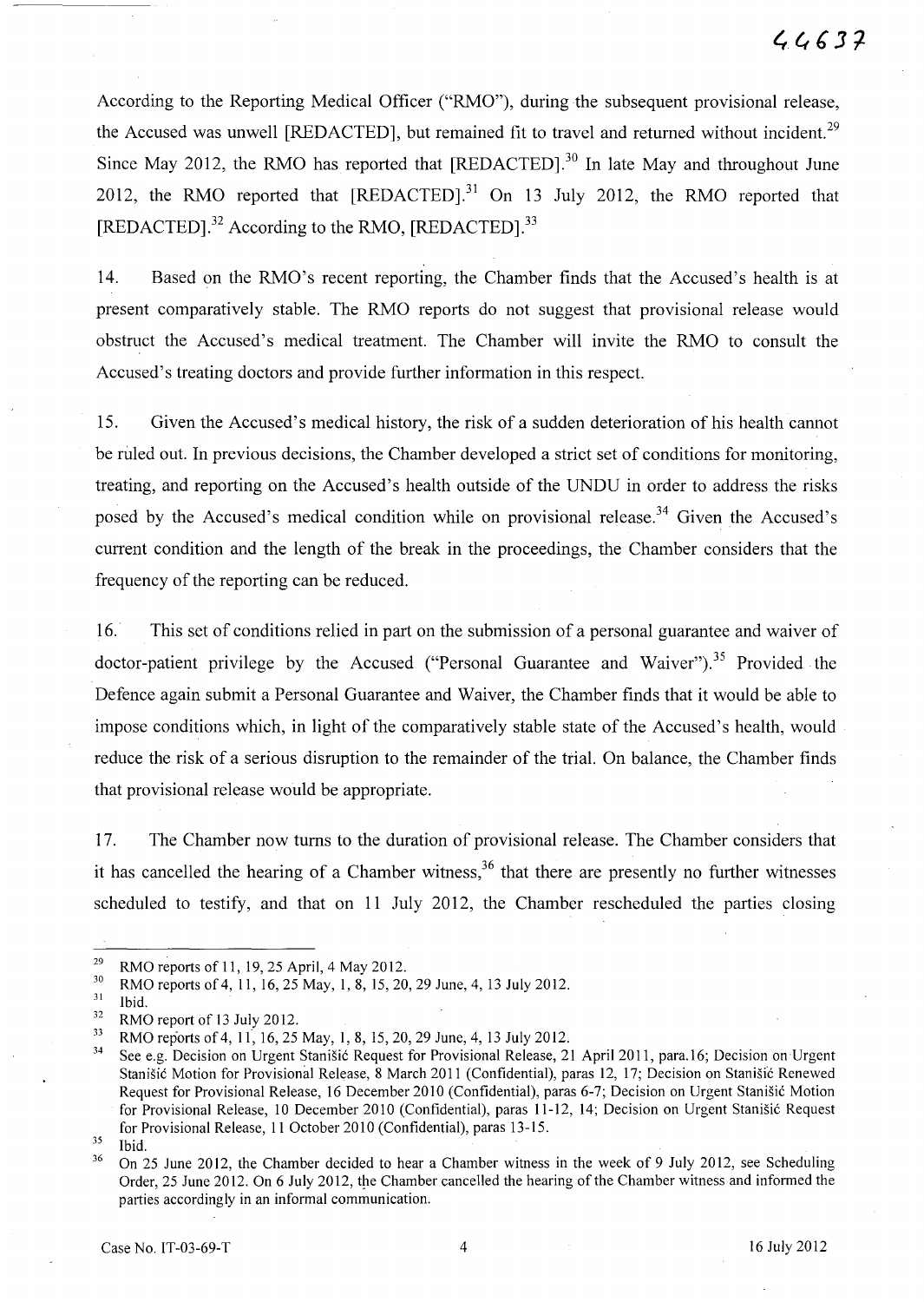arguments for 9 to 11 October 2012.<sup>37</sup> As matters stand, the Accused's presence at the Tribunal is not required until the closing arguments. However, there are several pending Defence motions to tender evidence from the bar table and there is a possibility of further rebuttal and rejoinder evidence, which may include requests to call witnesses.<sup>38</sup> Should a request to call a witness in rebuttal or rejoinder be granted, the Chamber will recall the Accused from provisional release. Under these circumstances, the Chamber considers that the Accused's provisional release is appropriate until the closing arguments.

### **v. DISPOSITION**

18. For the foregoing reasons, pursuant to Rules 54 and 65 of the Rules, the Chamber

**DENIES** the Request in respect of the Second Period without prejudice;

**GRANTS** the Request in respect of the First Period and:

- 1: **INVITES** the Defence to file a Personal Guarantee and Waiver prior to the Accused's provisional release;
- 2. **INSTRUCTS** the RMO to:
- (a) conduct a medical examination of the Accused in the week prior to each period of provisional release;
- (b) report to the Chamber no later than  $5$  p.m. on 19 July 2012 on the medical condition of the Accused, identifying in particular any symptoms which might suggest a deterioration. or potential deterioration in the Accused's condition and/or his ability to travel and addressing specifically whether the provisional release of the Accused would in any way obstruct the Accused's medical treatment;
- Cc) put questions to the Accused by telephone once every three weeks during the Accused's provisional release, with a view to identifying in particular any symptoms which might suggest a deterioration or potential deterioration in the Accused's condition and/or his ability to travel; and
- Cd) report to the Chamber on the medical condition of the Accused within two days of the aforementioned telephone interviews;

<sup>37</sup> Scheduling Order, **11** July 2012.

See T. 19887- 19890.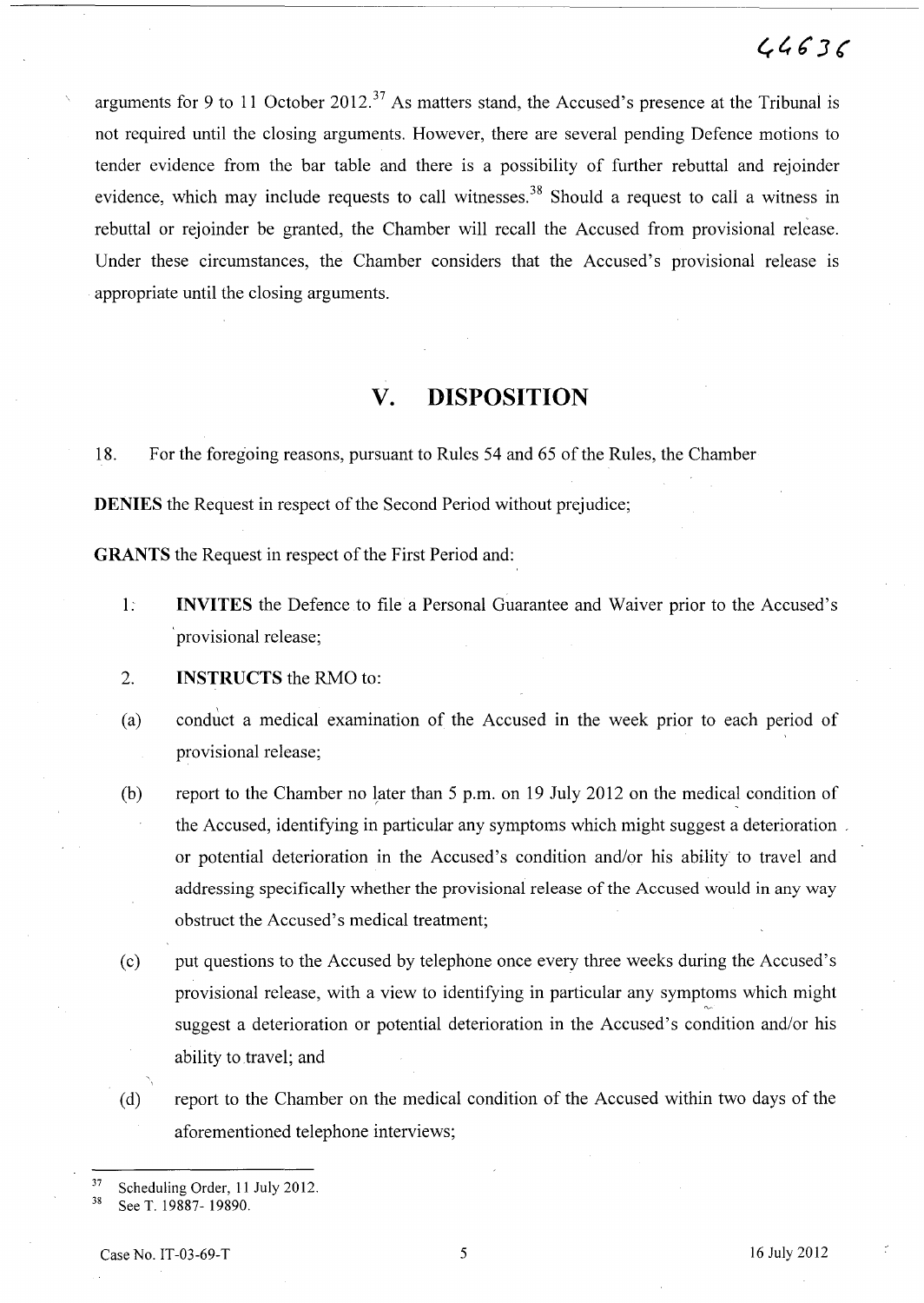#### 3. **ORDERS:**

- (a) that, provided the Defence has filed a Personal Guarantee and Waiver by the Accused, the Accused be transported to Schiphol airport in the Netherlands by the Dutch authorities on, or on the first practicable day after, **20 July 2012;**
- (b) that, at Schiphol airport, the Accused be provisionally released into the custody of officials of the Government of Serbia to be designated prior to his release in accordance with operative paragraph 7(a) hereof ("Designated Officials"), who shall accompany the Accused for the remainder of his travel to Serbia and to his place of residence;
- (c) that, on his return, the Accused be accompanied by the Designated Officials, who shall deliver the Accused to the custody of the Dutch authorities at Schiphol airport on or before **4 October 2012** and that the Dutch authorities then transport the Accused back to the UNDU; and
- (d) that the Accused provide the addresses at which he will be staying in Belgrade to the Ministry of Justice of Serbia ("Ministry of Justice:') and the Registrar of the Tribunal ("Registrar") before leaving the UNDU; that during the period of provisional release, the Accused abide by the following conditions; and that the authorities of the Government of Serbia, including the local police, ensure compliance with such conditions:
	- (i) to remain within the confines of the city of Belgrade;
	- (ii) to surrender his passport and any other valid travel documents to the Ministry of Justice;
	- (iii) to report each day before 1 p.m. to the police in Belgrade at a local police station to be designated by the Ministry of Justice in accordance with operative paragraph 7(b) hereof, unless admitted to a medical institution;
	- (iv) to consent to having the Ministry of Justice check with the local police about his presence and to the making of occasional, unannounced visits upon the Accused by the Ministry of Justice or by a person designated by the Registrar;
	- (v) not to have any contact whatsoever or in any way interfere with any victim or potential witness or to otherwise interfere in any way with the proceedings or the administration of justice;
	- (vi) not to discuss his case with anyone, including the media, other than his counsel;
	- (vii) not to seek direct access to documents or archives or to destroy any evidence;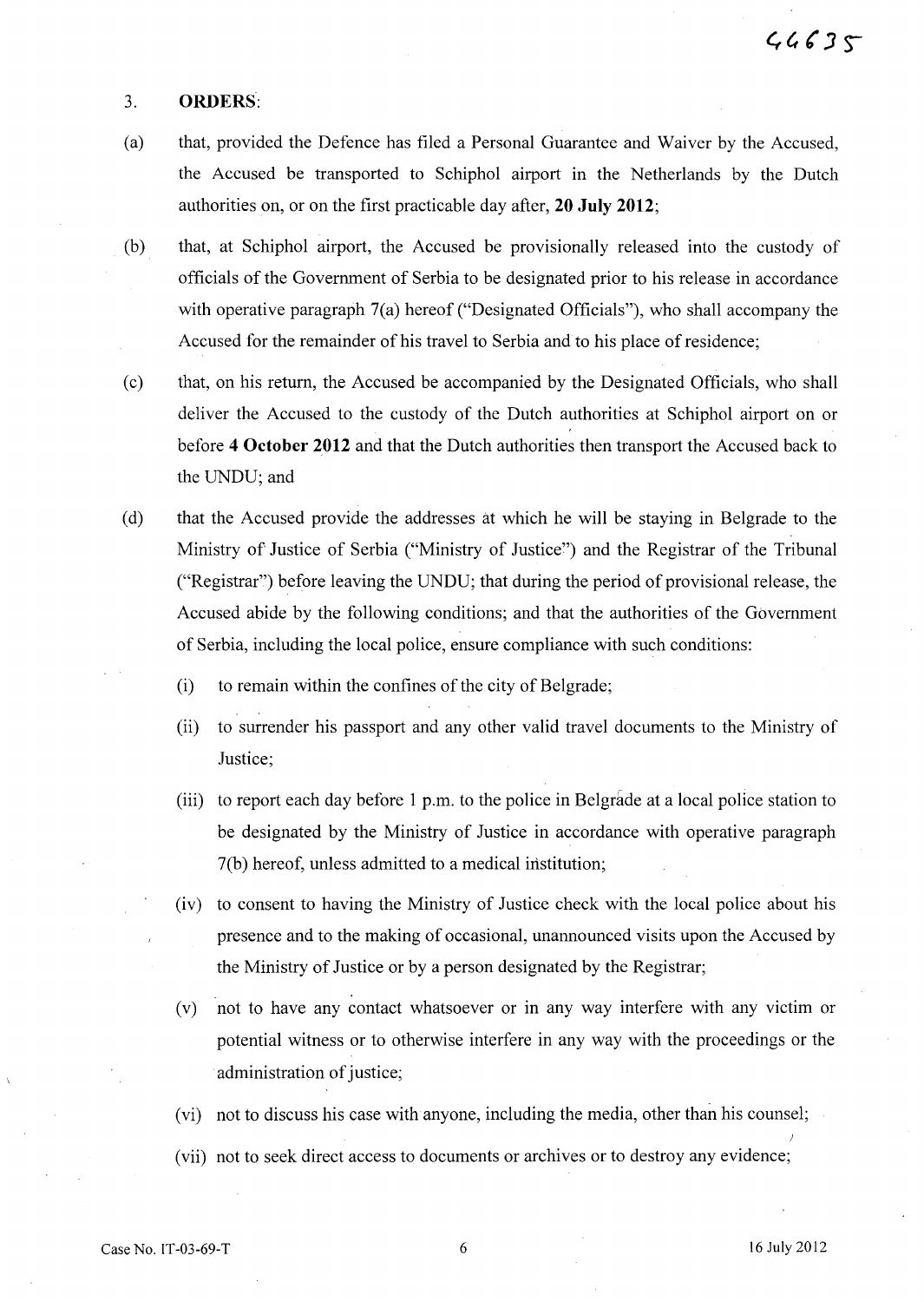- (viii) to comply strictly with any requirements of the authorities of the Government of Serbia necessary to enable them to comply with their obligations under this Order and their guarantees:
- $(ix)$  to return to the Tribunal on or before the date specified above in operative paragraph  $3(c)$  hereof;
- (x) to comply strictly with any further order of the. Chamber varying the terms of or terminating provisional release; and
- (xi) to comply with the reporting and treatment regime set out in operative paragraphs 2 and 4-6 hereof;
- 4. **INSTRUCTS** the Medical Service of the UNDU to be available, to the extent possible, for consultation regarding the treatment the Accused should receive, if contacted by an institution treating the Accused during the period of provisional release, as in operative paragraph  $6(e)$  hereof;
- 5. **ORDERS** that the Accused, during the period of provisional release:
- (a) arrange with the Registrar to return as soon as practicable to The Hague in case of any significant deterioration in his health, whether experienced personally or the symptoms of which are identified by medical practitioners;
- (b) not seek treatment from or consult with any medical practitioner other than the Medical Service of the UNDU and his current treating specialists, unless in need of urgent medical attention or when acting on and in accordance with the specific advice of the Medical Service of the UNDU and/or his current treating specialists; and
- (c) if required to seek urgent medical attention, or if specifically advised by the Medical· Service of the UNDU and/or his current treating specialists to seek medical attention, notify the Registrar, directly or via counsel, as soon as possible of the name and address of any medical practitioner consulted and, if applicable, of the name and address of any institution where he has been or will be treated or to which he has been or will be admitted; I
- 6. **REQUIRES** that the Government of Serbia ensure, to the fullest extent possible, that any institution treating the Accused or to which the Accused is admitted during the period of provisional release, including the Military Medical Hospital in Belgrade:
- Ca) reports to the Registrar as soon as possible regarding the arrival, assessment, or admission of the Accused at the institution;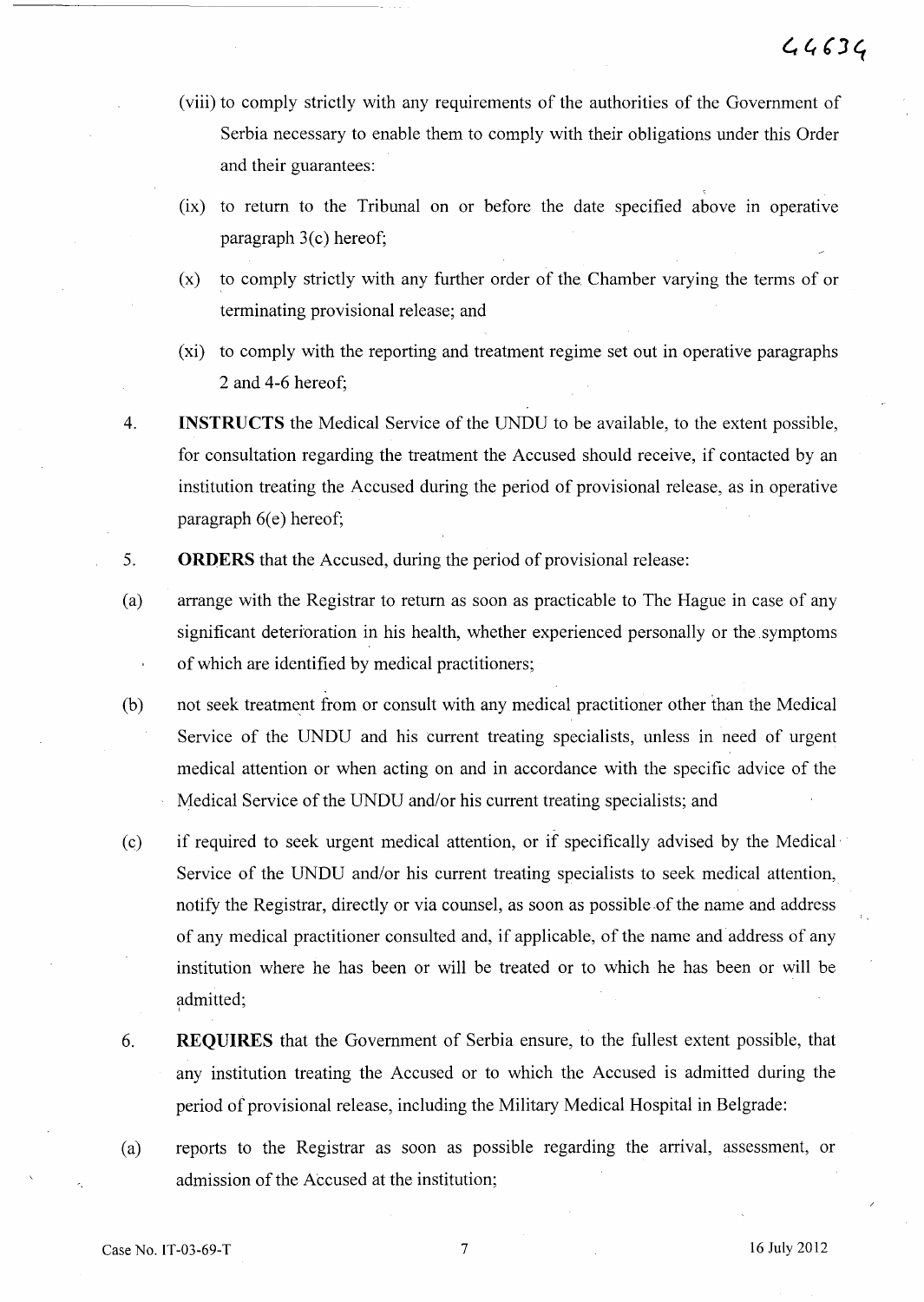- (b) reports to the Registrar as soon as possible on any treatment the Accused is to receive or has received;
- (c) notifies the Registrar of the identity of all medical practitioners involved in the treatment of the Accused at and/or by the institution;
- (d) allows the RMO, the Medical Service of the UNDU, the Accused's current treating specialists, and any other medical experts appointed by the Chamber, to examine the Accused at any time;
- (e) to the extent possible, treats the Accused only in consultation with the Medical Service of the UNDU regarding the treatment the Accused should receive;
- (f) treats the Accused with a view.to his returning as soon as practicable to The Hague, where he can receive further treatment; and
- (g) in the event that the Accused is admitted to a medical institution, allows the member of the police appointed under operative paragraph  $7(c)$  hereof and any person(s) making an unannounced visit pursuant to operative paragraph  $3(d)(iv)$  hereof to verify at any time that the Accused is present at the institution;
- 7. **REQUIRES** the Government of Serbia to assume responsibility as follows:
- (a) by designating officials of the Government of Serbia into whose custody the Accused shall be provisionally released and who shall accompany the Accused from Schiphol airport to Serbia and to his place of residence, as well as upon his return, and notifying, as soon as practicable, the Chamber and the Registrar of the names of the Designated Officials;
- (b) by designating a local police station in Belgrade to which the Accused is to report each day during the period of provisional release, and notifying, as soon as practicable, the Chamber and the Registrar of the name and location of this police station;
- (c) in the event that the Accused is admitted to a medical institution, by appointing a member of the police to verify at least daily that the Accused is present at that institution, and by notifying, as soon as practicable, the Chamber and the Registrar of the name of this member of the police;
- (d) for the personal security and safety of the Accused while on provisional release;
- (e) for all expenses concerning transport of the Accused from Schiphol airport to Belgrade and back;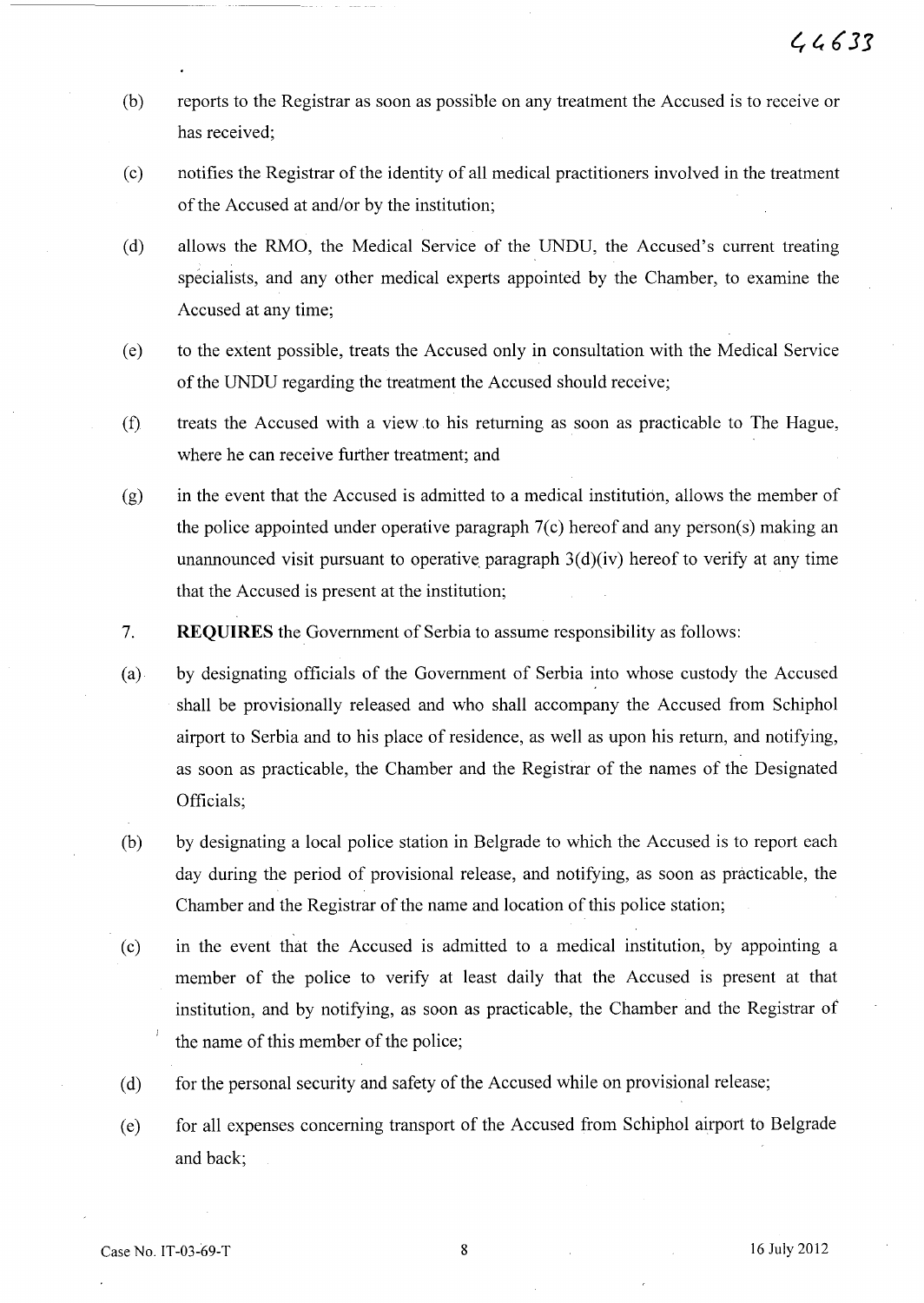- (t) for all expenses concermng accommodation, medical treatment and security of the Accused while on provisional release;
- (g) by not issuing any new passports or other documents which would enable the Accused to travel;
- (h) by submitting a weekly written report to the Chamber as to the compliance of the Accused with the terms of this Order;
- (i) by arresting and detaining the Accused immediately should he breach any of the conditions of this Order; and
- (j) by reporting immediately to the Chamber any breach of the conditions set out above;
- 8. **INSTRUCTS** the Registrar to:
- (a) consult with the Ministry of Justice of the Netherlands as to the practical arrangements for the release of the Accused;
- (b) continue to detain the Accused at the UNDU until such time as the Chamber and the Registrar have been notified of the name of the Designated Officials into whose custody the Accused is to be provisionally released;
- (c) facilitate the examination of the Accused by the RMO as outlined in operative paragraphs  $2(c)$ -(d) hereof, including by providing the UNDU and the Accused with the contact details necessary for this communication;
- (d) provide to the Accused and to the Government of Serbia the contact details necessary for the communications set out in operative paragraphs  $5(c)$ ,  $6(a)-(c)$ , and  $6(e)$  hereof; and
- (e) provide to the Chamber, without delay, the reports and notifications set out in operative paragraphs 5(c) and 6(a)-(c) hereof; and